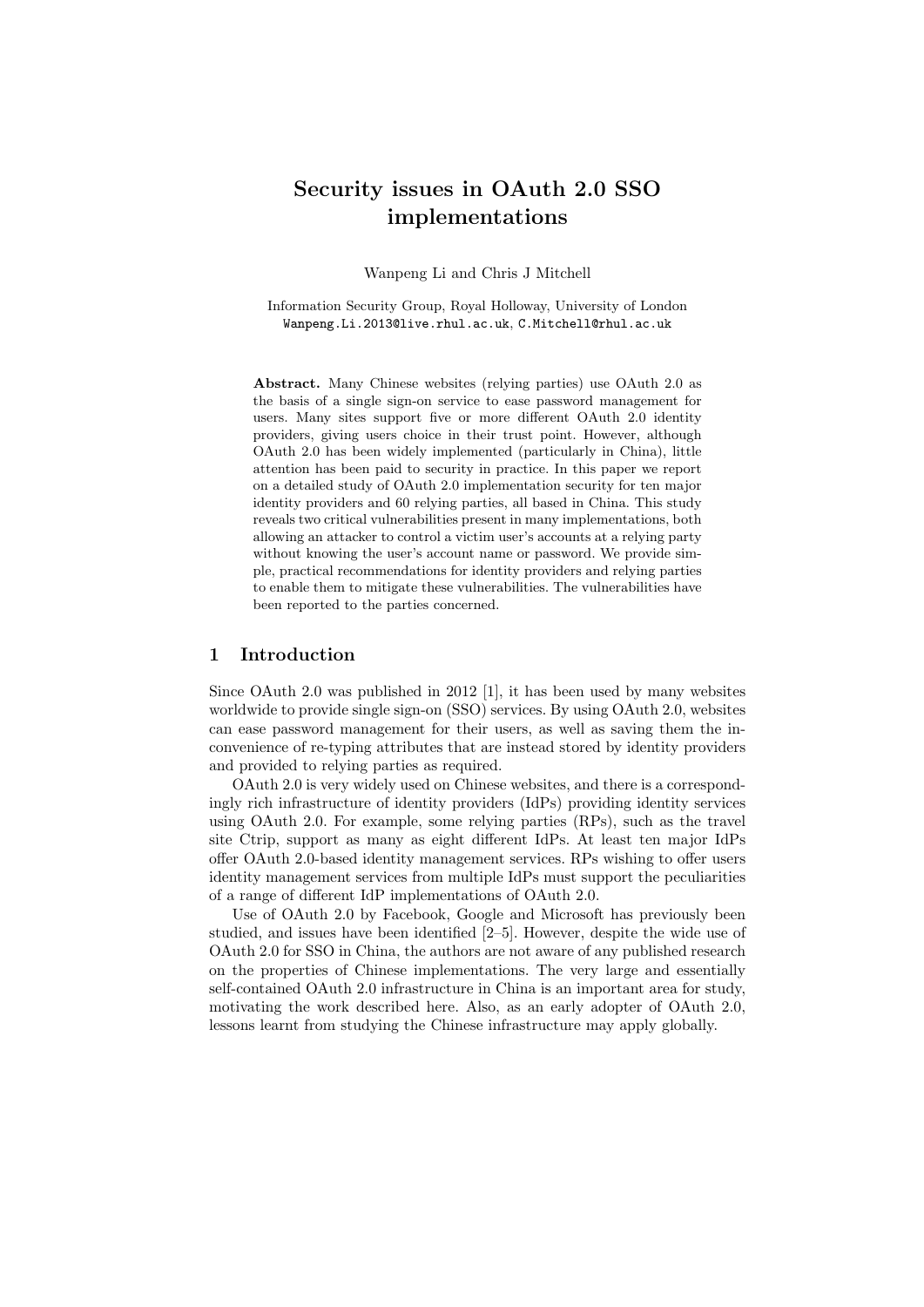OAuth 2.0 is used to protect access to hundreds of millions of user accounts in China alone, and so its security in practice is very important. Assessing practical security is non-trivial, especially as system operation relies on closed code and proprietary specifications and implementation guidance. In the absence of detailed specifications, security assessments require exhaustive experimental evaluation and analysis. In this paper we report on such investigations, including a detailed discussion of serious vulnerabilities found. We also provide recommendations for system improvements that address the identified vulnerabilities.

The paper is structured as follows. §2 introduces OAuth 2.0 and describes related work. In §3 we give two general classes of vulnerability in OAuth 2.0 SSO systems, both of which have been observed in practice. §4 covers our study of real-world OAuth 2.0 systems in China, including details of instances of the classes of vulnerability described in §3. Possible reasons for these vulnerabilities are considered in §5, together with proposed mitigatations.

# 2 Background and Related Work

OAuth 2.0 OAuth 2.0 [1] allows an application to access resources protected by a resource server on behalf of the resource owner, by consuming an access token issued by the authorisation server. OAuth 2.0 involves four roles. The Resource Owner is a host acting on behalf of an end user who can grant access to protected resources. The Resource Server is a server which stores the protected resources and consumes access tokens provided by an authorisation server. The Client is an application running on a server, which makes requests on behalf of the resource owner (the Client is the RP when OAuth 2.0 is used for SSO). The Authorisation Server generates access tokens for the client, after authenticating the resource owner and obtaining its authorisation (the Resource Server and Authorisation Server together constitute the IdP when OAuth 2.0 is used for SSO).

In order to use OAuth 2.0 for SSO, the resource server and authorisation server together play the IdP role, the client plays the role of the RP, and the resource owner corresponds to the user. OAuth 2.0 SSO systems build on user agent (UA) redirections, where a user (U) wishes to access services protected by the relying party (RP) which consumes the access token generated by the identity provider (IdP). The UA is typically a web browser. The IdP provides ways to authenticate the user, asks the user to allow the RP to access the user's attributes, and generates an access token. The RP uses the access token to access the user's attributes using an API provided by the IdP.

OAuth 2.0 supports four ways for RPs to obtain access tokens, namely Authorisation Code Grant, Implicit Grant, Resource Owner Password, and Client Credentials Grant. In this paper we are only concerned with the Authorisation Code Grant procedure, outlined below.

1. U  $\rightarrow$  RP: The user clicks a login button on the RP website, as displayed by the UA, causing the UA to send a HTTP request to the RP.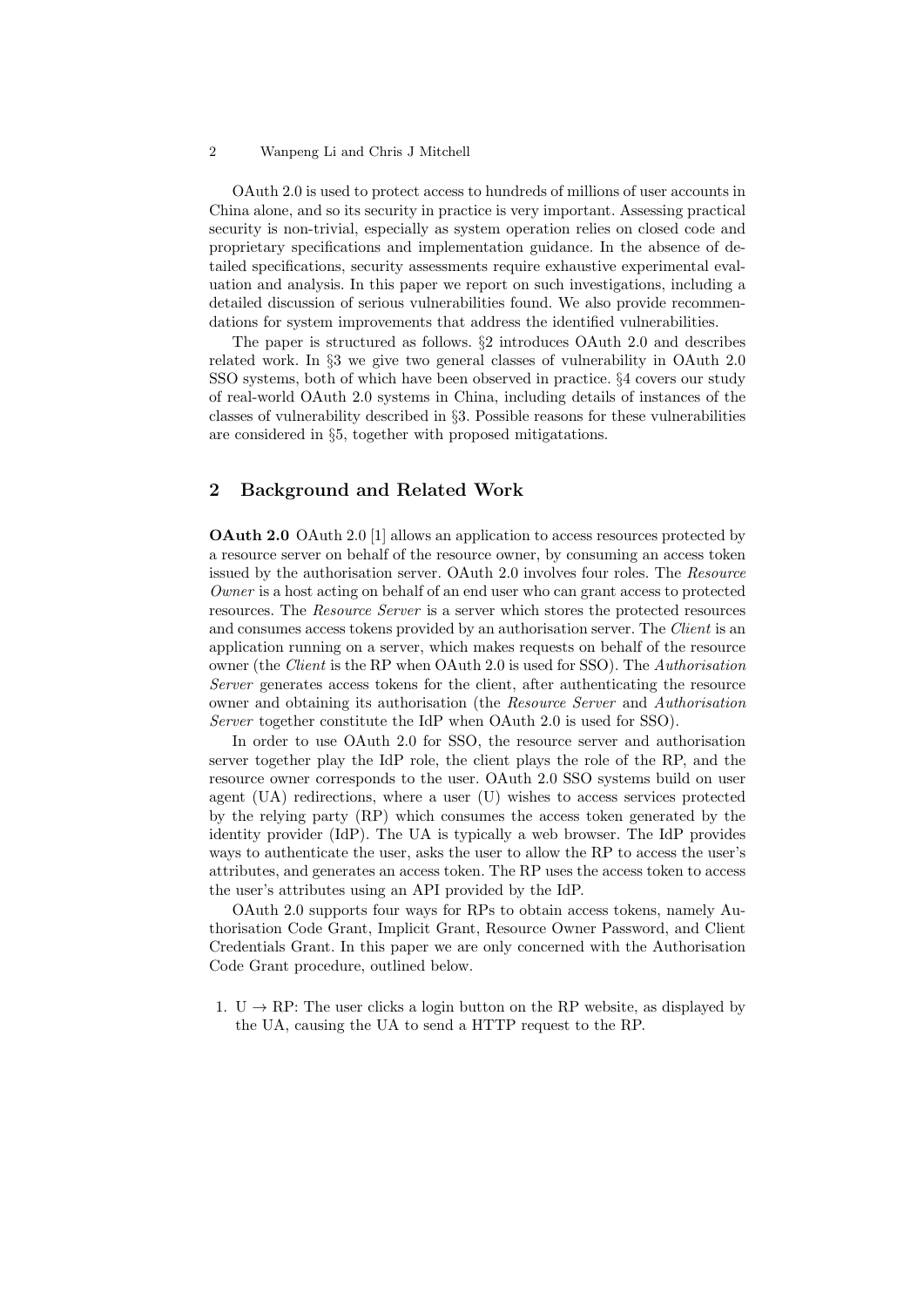- 2.  $RP \rightarrow UA$ : The RP produces an OAuth 2.0 authorisation request and sends it back to the UA. The authorisation request includes *client id*, the identifier for the client, which the RP registered with the IdP previously; re $sparse_type = code$ , indicating the Authorisation Code Grant method; redirect uri, the URI to which the IdP redirects the UA after access is granted; state, an opaque value used by the RP to maintain state between request and callback (step 6 below); and the scope of the requested permission.
- 3. UA  $\rightarrow$  IdP: The UA redirects the request received in step 2 to the IdP.
- 4. IdP  $\rightarrow$  UA: If the user has already been authenticated by the IdP, then steps 4/5 are skipped. If not, the IdP returns a login form used to collect user authentication data.
- 5. U  $\rightarrow$  UA  $\rightarrow$  IdP: The user completes the login form and grants permission for the RP to access the attributes stored by the IdP.
- 6. IdP  $\rightarrow$  UA: After using the login form data to authenticate the user, the IdP generates an authorisation response and sends it to the UA. This contains code, the IdP-generated authorisation code, and state, sent in step 2.
- 7. UA  $\rightarrow$  RP: The UA redirects the response received in step 6 to the RP.
- 8.  $RP \rightarrow IdP$ : The RP produces an access token request and sends it to the IdP token endpoint directly (i.e. not via the UA). The request includes the *client id*, the *code* generated in step 6, the *redirect uri* and also a *client secret* shared between the IdP and the RP.
- 9. IdP  $\rightarrow$  RP: The IdP checks the *client\_id, client\_secret, code* and *redirect\_uri* and responds to the RP with access token, an access token.
- 10. RP  $\rightarrow$  IdP: The RP passes *access token* to the IdP via a defined API to request the user attributes.
- 11. IdP  $\rightarrow$  RP: The IdP checks *access\_token* and, if satisfied, sends the requested user attributes to the RP.

Identity Federation for OAuth 2.0 Like OpenID [6], OAuth 2.0 does not support identity federation as defined in Shibboleth [7] or SAML [8]. A commonly used means of achieving identity federation involves the RP locally binding the user's RP-managed account with the user's IdP-managed account, using the unique identifier for the user generated by the IdP. After binding, a user can log in to the RP-managed account using his or her IdP-managed account.

Such a federation scheme operates as follows. After receiving the access token, the RP retrieves the user's IdP-managed account identifier and binds the user's RP-managed account identifier to the IdP-managed account identifier. When the user next tries to use his or her IdP-managed account to log in to the RP, the RP looks in its account database for a mapping between the supplied IdP-managed identifier and an RP-issued identifier. If such a mapping exists, then the RP simply logs the user in to the corresponding RP-managed user account.

In real-world OAuth 2.0 SSO systems supporting federation, RPs typically use one of two ways to perform the binding. Firstly, suppose a user chooses to log using SSO. After finishing the authorisation process with the IdP, the user is asked either to bind the IdP-managed account to his or her RP-managed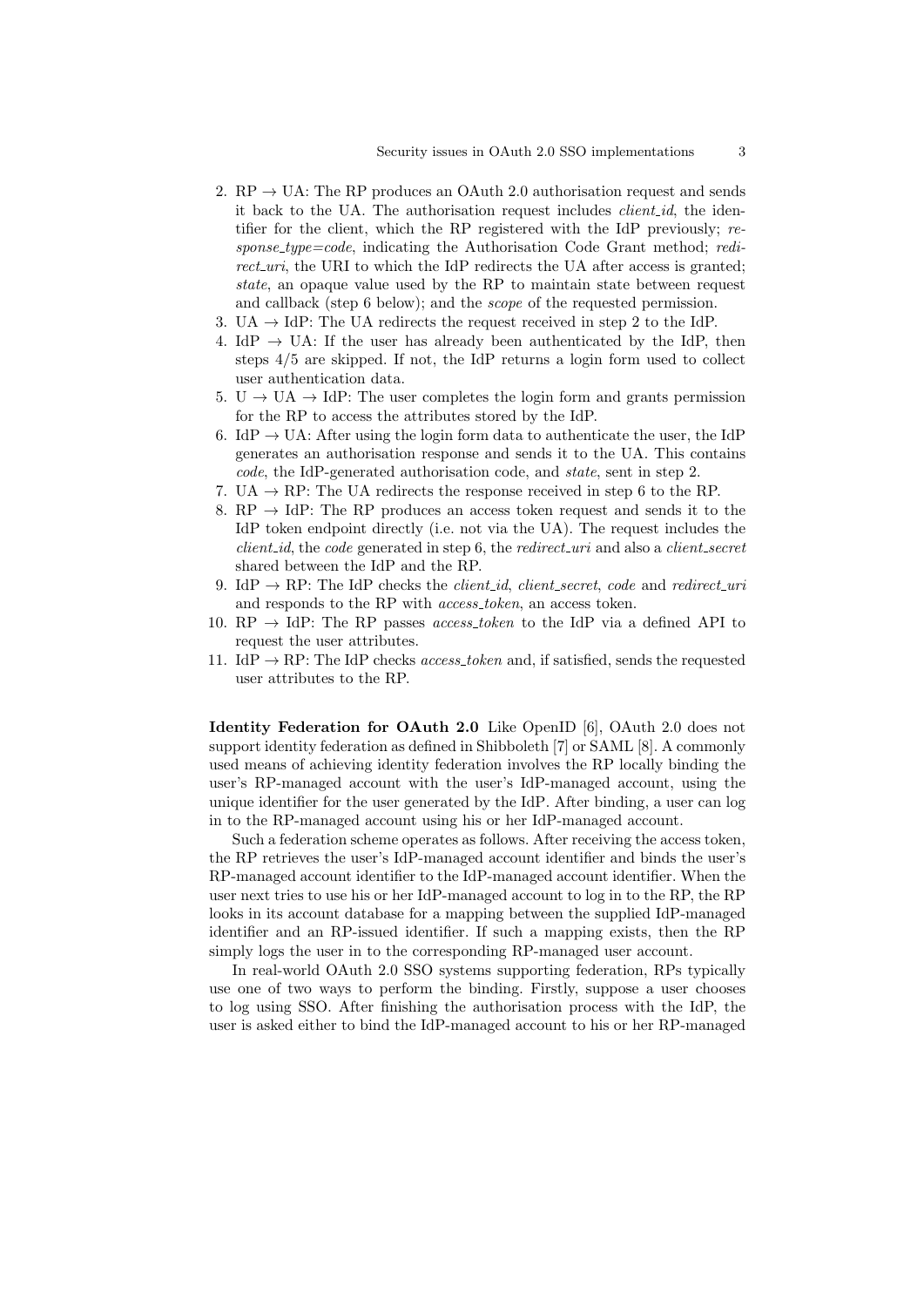account or to log in to the RP directly. The user will need to provide his/her RPmanaged account information (e.g. account name and password) to complete the binding. Alternatively, after a user has already logged into an RP, he or she can initiate a binding operation. After being authenticated by the IdP and granting permission to the RP, the user can bind his or her RP-managed account to the IdP-managed account. After binding, many RPs allow users to log in to their websites using an IdP-managed account.

Related Work The OAuth 2.0 specification [1] and threat model [9] describe possible threats and countermeasures. Pai et al. [10] confirm a security issue described in the OAuth 2.0 Threat Model ([9] §4.1.1) using the Alloy framework [11]. Chari et al. [12] analyse OAuth 2.0 in the Universal Composability Security framework [13], and show that OAuth 2.0 is secure if all communications links are SSL-protected. Frostig and Slack [14] discovered a cross site request forgery attack in the Implicit Grant flow of OAuth 2.0, using the Murphi framework [15]. However, all this work is based on abstract models of OAuth 2.0, and so delicate implementation details are ignored.

To understand the real-world security of OAuth 2.0, Wang et al. [5] examined a number of deployed SSO systems, focussing on a logic flaw present in many such systems, including OpenID. In parallel, Sun & Beznosov [4] also studied deployed systems. Both these studies restricted their attention to systems using English. Indeed, very little research has been conducted on the security of OAuth 2.0 systems using other languages, some of which, like those in Chinese, have very large numbers of users. In this paper, we redress this imbalance by reporting on an analysis of Chinese-language OAuth 2.0 systems.

Like Sun & Beznosov [4], this paper considers the security of deployed OAuth 2.0 systems; however, there are two major differences in approach. First, we do not exploit specific web browser and application vulnerabilities. Second, Sun & Beznosov focus on attacks involving stealing the user's access token from an RP; specific web browser and application vulnerabilities are used to allow the attacks. By contrast, this paper focuses on the security of OAuth 2.0 SSO systems supporting identity federation, and the security flaws identified do not exploit browser or application vulnerabilities.

# 3 Threats to OAuth 2.0 Identity Federation

OAuth 2.0 is intended to let an RP gain limited access to a service either on behalf of the user or for the RP's own purposes. Hence identity federation, as in Shibboleth [7] or SAML [8], is not supported. As discussed in §2, in order to provide identity federation for OAuth 2.0, RPs typically employ ad hoc means to bind an RP-managed account to an IdP-managed account.

Cross Site Request Forgery Attacks A cross site request forgery (CSRF) attack [16–22] operates in the context of an ongoing interaction between a target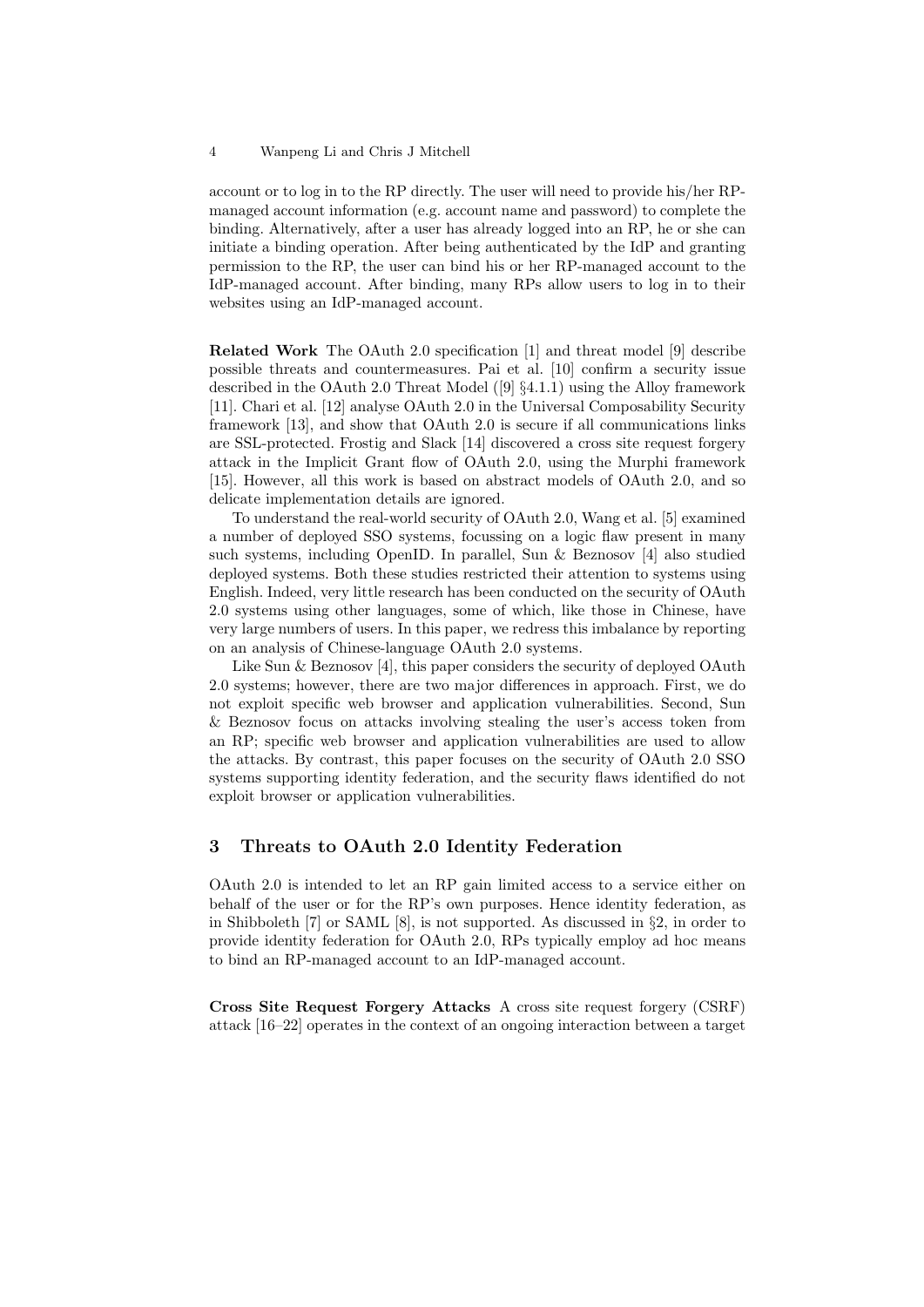web browser (running on behalf of a target user) and a target website. In the attack, a malicious website somehow causes the browser to initiate a request of the attacker's choice to the target site. This can cause the target site to execute actions without the involvement of the user. In particular, if the target user is currently logged in to the target site, the browser will send cookies containing the target user's authentication tokens, along with the attacker-supplied request, to the target site. The target site will process the malicious request as if it was initiated by the target user. The target browser could be made to send the spurious request in various ways; e.g., a malicious site visited by the browser could use the HTML  $\langle_1 \rangle$  tags is src attribute to specify the URL of a malicious request, causing the browser to silently use a GET method to send the request.

The OAuth 2.0 specification ([1], §10.12) describes a possible CSRF attack in which the target website corresponds to *redirect\_uri*, i.e. the URI to which the target browser is directed by OAuth 2.0. The attack involves an attacker causing the target browser to send the target site a request containing the attacker's own authorisation code or access token. As a result, the target site might associate the attacker's protected resources with the target user's current session; possible undesirable effects could include saving user credit card details or other sensitive user data to an attacker-controlled location.

In this paper we show that a CSRF attack could also be used to attack the federation process of an OAuth 2.0 SSO system, with potentially very serious effects. Suppose a target UA is logged in to a target RP. The UA visits the malicious site, perhaps by following a link on the target RP's site. The malicious site now forces the UA (unbeknownst to the user) to send a request to the target site containing a binding request for the attacker's IdP account. If not appropriately secured, the target website might now bind the attacker's IdPmanaged account to the target user's RP-managed account. The attacker can now log in to the target user's RP-managed account at will. If the vulnerability is present, this simple attack could be launched on a very large scale to take control of multiple RP-managed accounts. Note that the attacker would need to use a distinct IdP-managed account for each instance of the attack, although this should not be an issue in practice.

The OAuth 2.0 specification recommends inclusion of a state parameter in the authorisation request to protect against CSRF attacks. This allows the RP to verify the source of a request by matching the state value to the user-agent's authenticated state (as recorded in a session cookie). However, for this to work the state value must not be guessable; otherwise the attacker could include the guessed value in its fraudulent request. However, despite this advice, we have found that many real-world RPs either omit the state parameter from the authorisation request or fail to use state correctly (e.g., some RPs allocate a fixed value to state). We have also observed that some RPs do not check the correctness of the state value even if it is non-guessable. As a result, many RPs supporting identity federation are vulnerable to a CSRF attack against the RP's redirect URL, allowing an attacker to gain full access to the victim's RP-managed account without knowing the user's account name or password.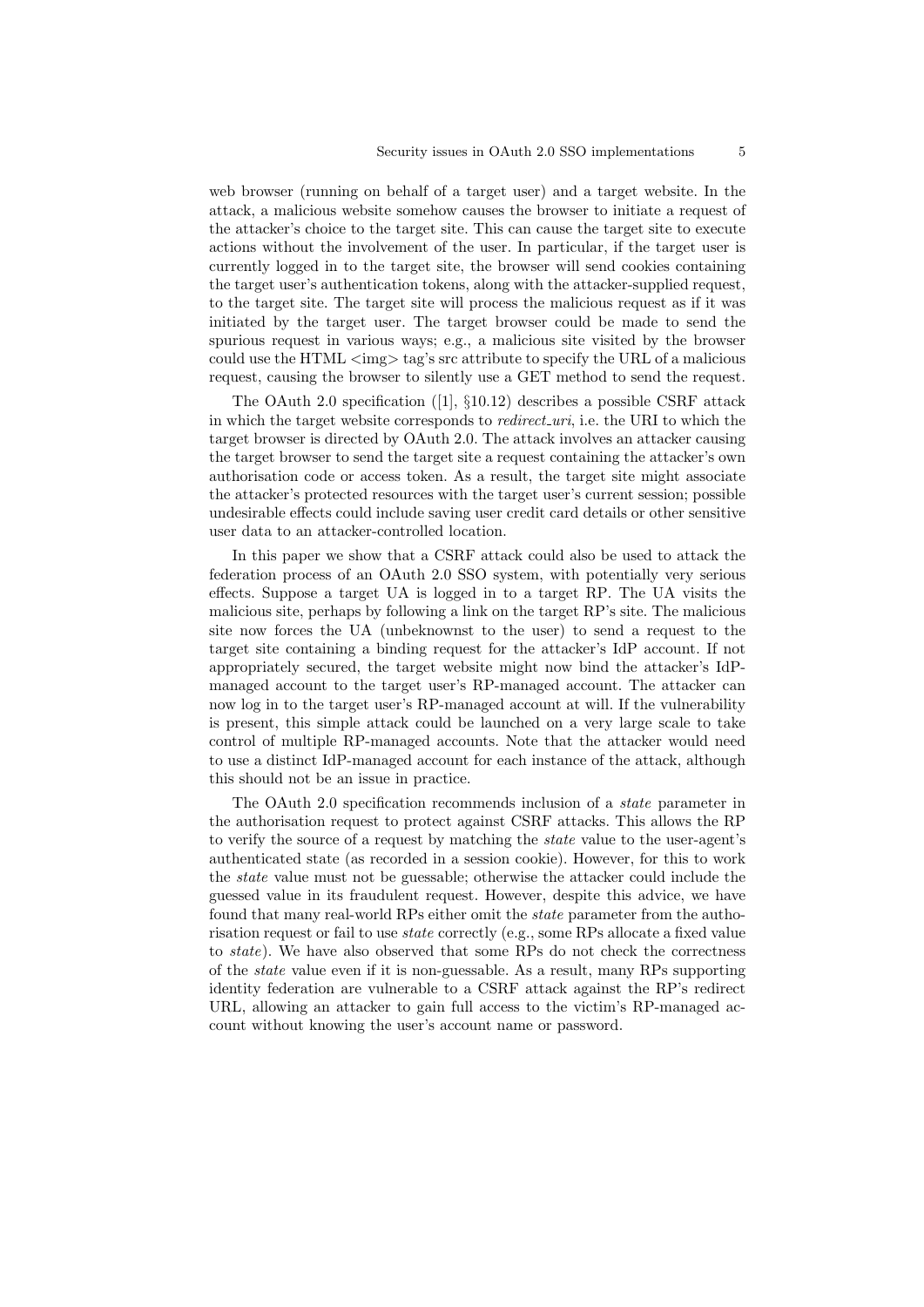Logic Flaws To achieve identity federation, the RP must support a way to bind the user's RP-managed and IdP-managed accounts. The binding operation is clearly security-critical since, after binding, the owner of the IdP-managed account has full control over the RP-managed account. Design flaws in binding could allow an attacker to bind the victim user's RP-managed account to the attacker's IdP-managed account, without the knowledge of the user.

Binding security largely depends on the RP, since binding is done by the RP and the IdP simply provides an access token. The RP chooses how binding works, and decides whether or not to perform it. Since there is no standard for binding, different RPs use different ways of completing it. As a result the security of binding largely depends on the security awareness of the implementers. This is clearly dangerous, and the almost inevitable result is that some RP implementations of OAuth 2.0 SSO contain serious logic flaws, potentially enabling an attacker to bind its IdP- managed account to any RP-managed account. The consequences of such an attack could be very serious indeed.

Adversary Model We assume all RPs and IdPs are benign, i.e. we only consider attacks involving third parties. However, we suppose an attacker can share malicious links and/or post comments which could contain malicious content on a benign RP website, and send malicious links to the victim, e.g. via email. The malicious content constructed by the attacker could cause the browser to initiate an HTTP request to either the RP or the IdP (or both).

# 4 Case Studies

We report on an investigation of the security of real-world implementations of SSO systems using OAuth 2.0, including both RPs and IdPs. In particular we looked for vulnerabilities of the types described in §3 above. We focussed our study on RPs using OAuth 2.0 for identity federation, especially those supporting the second method of binding specified in  $\S$ 2. This is because the first method requires a user to provide account information to complete binding, which seems to make using a CSRF attack to achieve a false binding much more difficult.

Conducting a security analysis of commercially deployed OAuth 2.0 SSO systems requires a number of challenges to be addressed. These include lack of access to detailed specifications for the SSO systems, undocumented RP and IdP source code, and the complexity of APIs and/or SDK libraries in deployed SSO systems. The methodology we used is similar to that employed by Wang et al. [5] and Sun & Beznosov [4], i.e. we analysed the browser relayed messages (BRMs). We treated the RPs and IdPs as black boxes, and analysed the BRMs produced during binding to look for possible exploit points.

We used Fiddler (http://www.telerik.com/fiddler) to capture the BRMs sent between RPs and IdPs; we also developed a Java program to parse the BRMs to simplify analysis and to avoid mistakes resulting from manual inspection. After confirming an exploit point, we used widely deployed browsers, including IE, Safari, Firefox, and Chrome, to replay or relay the browser request. At no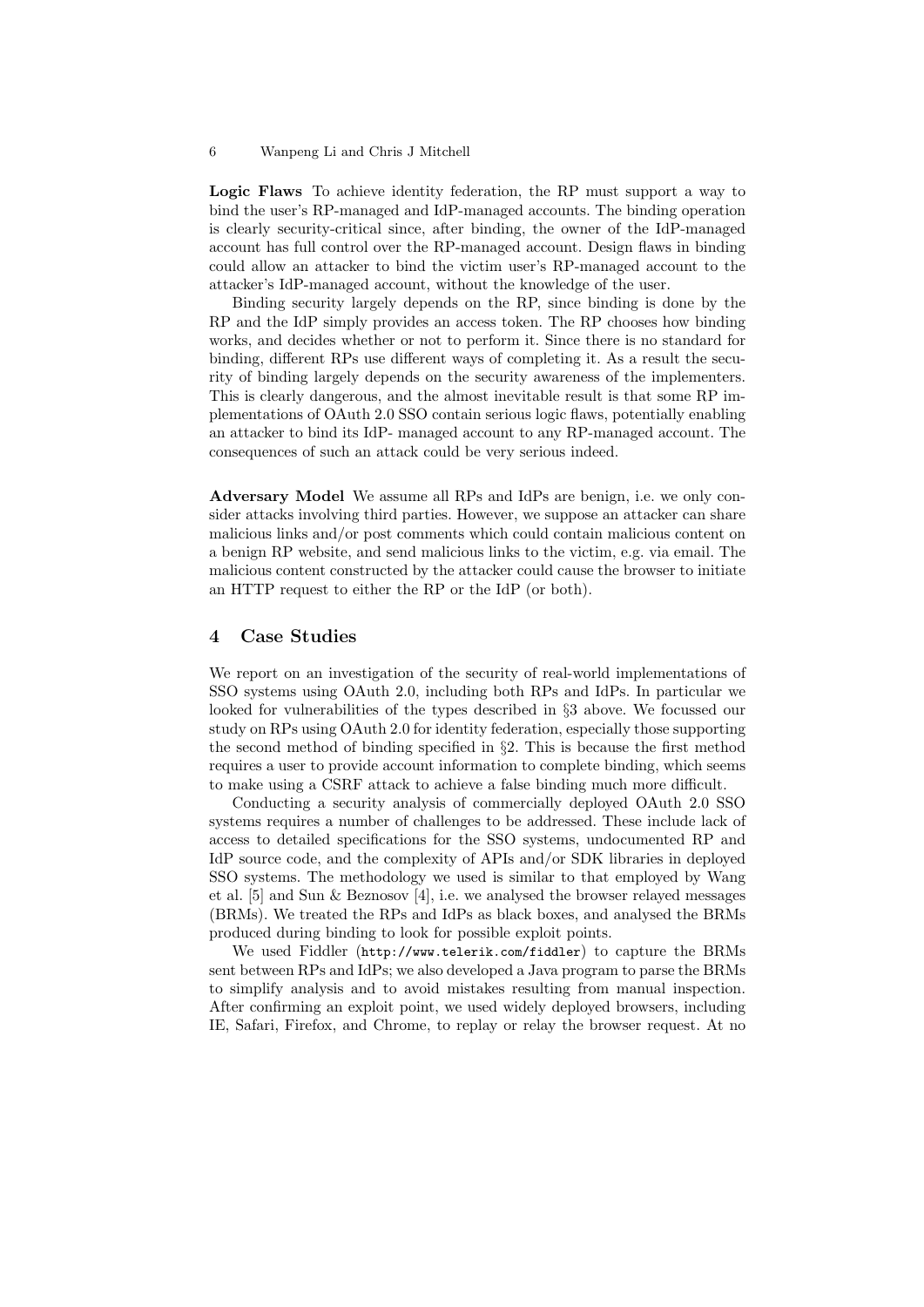time during our experiments did we access any user accounts without the explicit permission of the user concerned.

Renren Network Renren Network (http://www.renren.com) is a Chinese social networking service which has been described as the 'Facebook of China'. It claims to have about 320 million active users. Renren Network supports several SSO IdPs, including Baidu [23] and China Mobile [24]. A user can thus sign in to Renren Network using a Baidu or China Mobile account.

A Renren-Baidu account binding attack. In order to use an IdP-managed account to log in to Renren via OAuth 2.0, a user's Renren-managed account must first be bound to an IdP-managed account. Suppose a user already logged in to Renren wants to bind his or her Renren-managed and Baidu (IdP) accounts (step 1 in §2.2). Renren generates an OAuth 2.0 authorisation request (step 2) and redirects the user browser to Baidu (step 3). The authorisation request generated by Renren does not contain a state value. After authenticating the user (steps 4 and 5), Baidu generates the authorisation response (step 6), which only contains the *redirect-uri* and *code*. The user agent will send the authorisation response to Renren (step 7) with cookies containing the user's session identifier. Renren uses the code to exchange an access token with Baidu (steps 8 and 9). Renren then uses the access token to retrieve the user's Baidu account's identifier (steps 10 and 11), and employs the user's session identifier to retrieve the user's Renren account identifier. Finally, Renren binds the user's Renren-managed and Baidu-managed accounts, based on the identifiers it received earlier.

The RP needs to know the identifiers of the user's RP-managed and IdPmanaged accounts in order to complete binding. Renren does not implement any measures to protect against a CSRF attack on the *redirect\_uri*. Thus if an attacker can replace the code in the authorisation response with its own IdP-generated code, then the identifier that the RP retrieves from the IdP will correspond to the attacker's IdP-managed account. This will cause the victim user's RP-managed account to be bound to the attacker's IdP-managed account.

We tested the viability of such an attack by initiating the Renren-Baidu authorisation process. We used a Baidu account to perform authentication to Baidu (acting as the IdP). Baidu then generated and sent a response (as in step 6 of  $\S 2.2$ ) containing a *redirect\_uri* and *code*. We intercepted this response and posted it as a link on a web forum. If a victim user who has previously logged in to Renren clicks on the link, the victim's browser will submit the request with the cookie containing the victim's session identifier to the *redirect-uri* of Renren. When we tested this, Renren successfully bound the victim's account to our IdP-account. We could thus access the victim's account via our IdP-managed account, without knowing the victim user's account name or password.

A Renren-China Mobile account binding attack. We analysed the data flow for Oauth 2.0 SSO performed between Renren Network (RP) and China Mobile (IdP). Unlike Renren-Baidu, both the authorisation request (step 1) and the authorisation response (step 6) contain a clientState value, which we assume is used by Renren to try to prevent CSRF attacks.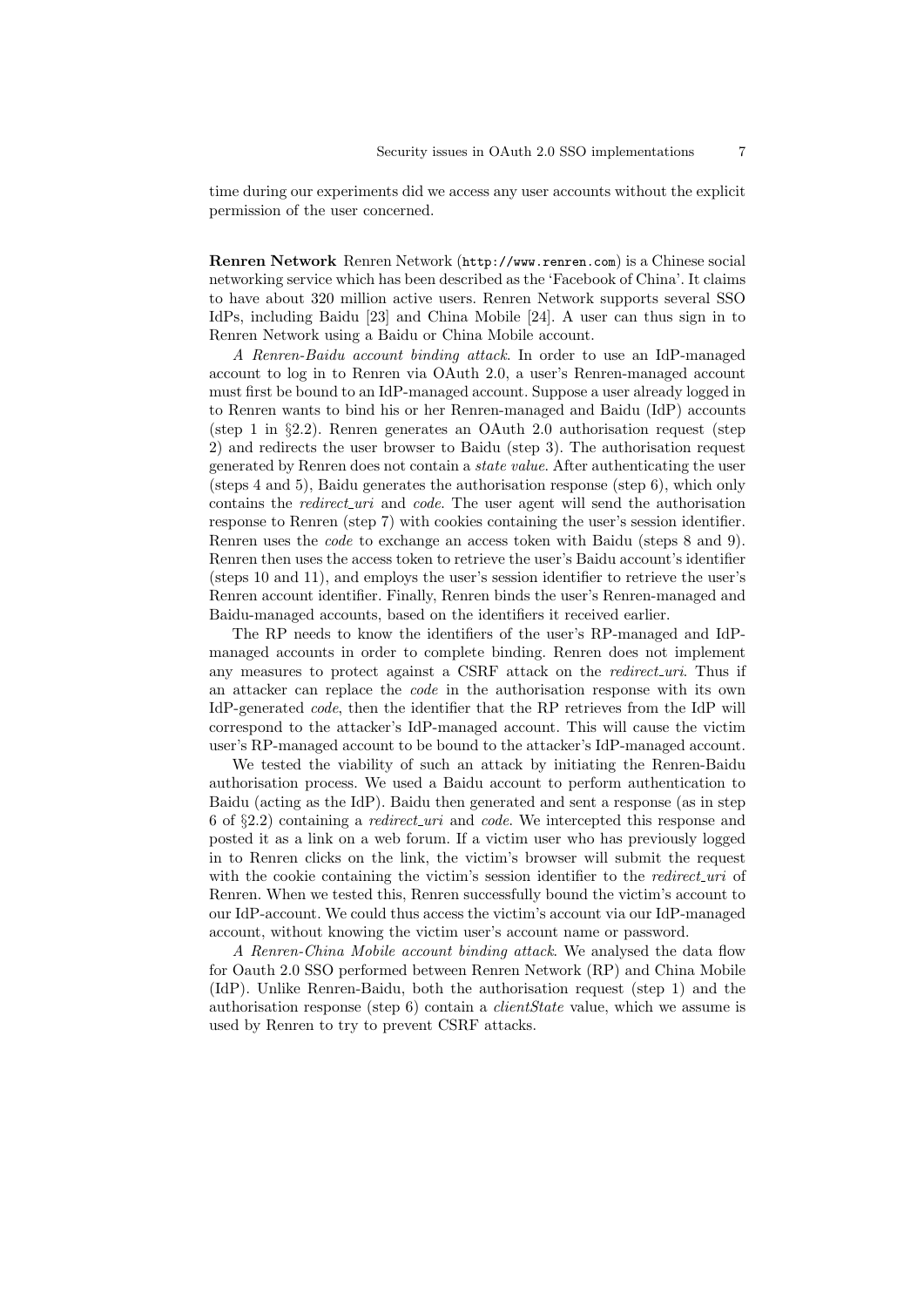However, we observed that the clientState value is the same for multiple requests and responses (in fact  $clientState=9$  in all requests and responses we observed). That is, the clientState is guessable. Thus, and as we observed in practical tests, Renren-China Mobile federation is also susceptible to a CSRF attack that enables an attacker to bind his or her own China Mobile-managed account to a victim user's Renren-Managed account.

For both the above scenarios, the response generated in step 6 begins with the Renren host name. Thus, if posted on a website it will resemble a benign sharing link, so a victim user will have no reason not to click on it.

Ctrip Ctrip (www.ctrip.com) is a China-focused travel agency with around 60 million members and 2.5 million user reviews. Its services cover around 9,000 flight routes and 200,000 hotels across the world. In order to access Ctrip services, a user must have a membership with either Ctrip itself or with one of the SSO systems it supports. Ctrip supports eight OAuth 2.0 SSO IdPs, including Renren [25], Wangyi [26], Taobao [27], MSN [28] and Sina [29].

A logic flaw in Ctrip. To study the security of the Ctrip-supported SSO systems, we analysed BRMs exchanged between Ctrip (the RP) and Renren (the IdP) while the user is binding his or her Ctrip-managed and Renren-managed accounts using the second method described in §2. As for the Renren-Baidu binding, the OAuth authorisation request in step 2 and the authorisation response in step 6 do not contain the *state* value. This immediately suggested that Ctrip-Renren binding might be vulnerable to a CSRF attack. To test this, we relayed an intercepted IdP-generated authorisation response to a victim user agent which had already logged in to Ctrip. The user agent sent the authorisation response to Ctrip, along with the cookies containing the victim user's session identifier. However, instead of binding the attacker's Renren account to the victim user's Ctrip account, Ctrip just responded with a web page asking the user to input his or her account name and password. We also tried to perform the attack on other IdPs supported by Ctrip. In each case, Ctrip responded with a web page requesting the user to input his or her account name and password. Hence Ctrip, by some means, resists the attack described above.

However, we observed that the request generated in step 1 contains a Uid, the Ctrip-generated user identifier. Observing that Ctrip account identifiers are guessable, we conjectured that if we could replace the Uid value in the request generated in step 1 with the Uid corresponding to the victim user, then it might be possible to force Ctrip to bind the attacker's IdP-managed account to the victim user's Ctrip-managed account. We therefore tested this approach. In order not to cause damage to a real user of the Ctrip website, we modified the Uid value to correspond to an account created for the purposes of the experiment. We relayed the request to Ctrip and completed the authorisation procedure with the IdP. Ctrip responded with a blank web page with the URL  $http://RP@Recp=0$ , indicating that Ctrip had successfully bound the IdP-managed and Ctrip-managed accounts.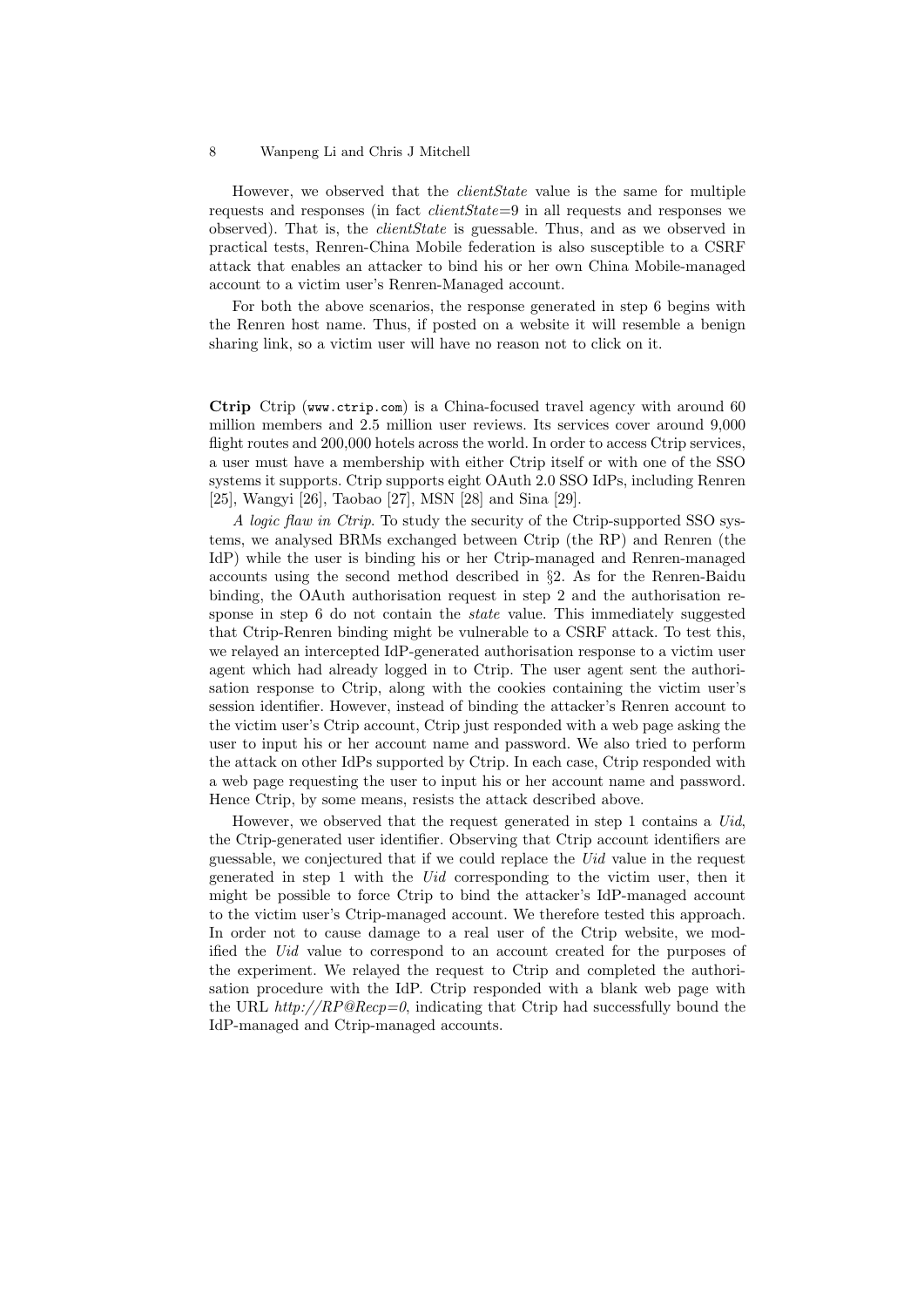### http://accounts.ctrip.com/member/RenrenLogin/Authorize.aspx?Action=B &Uid=E60444782&BackUrl=http://my.ctrip.com/Home/Third/ThirdTransfer.aspx

Fig. 1. The request generated in step 1

To understand why Ctrip is vulnerable to this attack, we analysed all BRMs exchanged in both a normal binding operation (where a logged-in user initiates a binding operation) and an attack binding operation (where an attacker initiates the request in Fig. 1 without logging in to the Uid account). We observed that, in a normal binding operation the browser sent Ctrip the request in step 1 with cookies containing the user's session identifier. However, in the attack binding operation, as no cookies had previously been set for the Uid account, the user agent just sent the request (step 1). Ctrip generated the authorisation request and set a session identifier cookie for the  $Uid$  account (step 2). After receiving the IdP-generated authorisation response (step 6), the browser sent both the authorisation response and the cookie containing the session identifier to Ctrip. Ctrip treated the combination of session identifier and authorisation response as a legal binding operation, and so it bound the IdP-managed account to the victim user's Ctrip account. From this we deduced that Ctrip fails to verify the validity of the request in step 1 before generating the authorisation request, i.e. Ctrip does not check the request is initiated by the real owner of *Uid*. An attacker can thus successfully forge a request to bind his or her IdP-managed account to the Uid account, i.e. an attacker can circumvent Ctrip's user authentication.

A generic Ctrip binding attack. We used our observations regarding the operation of the Ctrip website to devise the following attack on federation. When a user initiates a binding operation to a different IdP, only the IdPLogin value (the RenrenLogin/Authorize.aspx in Fig. 3) changes in the request. An attacker can use this to control the binding between RP and IdP. That is, an attacker can bind any RP-managed account to any IdP just by replacing the IdPLogin value and the Uid value in the request sent in step 1. We further observed that Ctrip provides a user forum to share information and initiate events. An attacker can readily find user Uid values by examining the forum, since Ctrip does not effectively conceal them. Using a simple guessing attack, many Uid values can be recovered from the poorly-protected forum entries.

We reported these flaws to the Ctrip Security Response Centre and helped Ctrip fix them. Ctrip has listed this report on its acknowledgement page.

### 5 Discussion and recommendations

Scope of study We studied a total of 60 Chinese RPs supporting SSO via identity federation to an IdP using OAuth 2.0. Of these, 14 only support the first method of binding described in §2.3, and so are not vulnerable to the CSRF attack in §4. Of the remaining 46, a total of 21, i.e. almost half, are vulnerable to the CSRF attack. Many millions of users were potentially affected by this vulnerability, since Renren alone has around 320 million active users.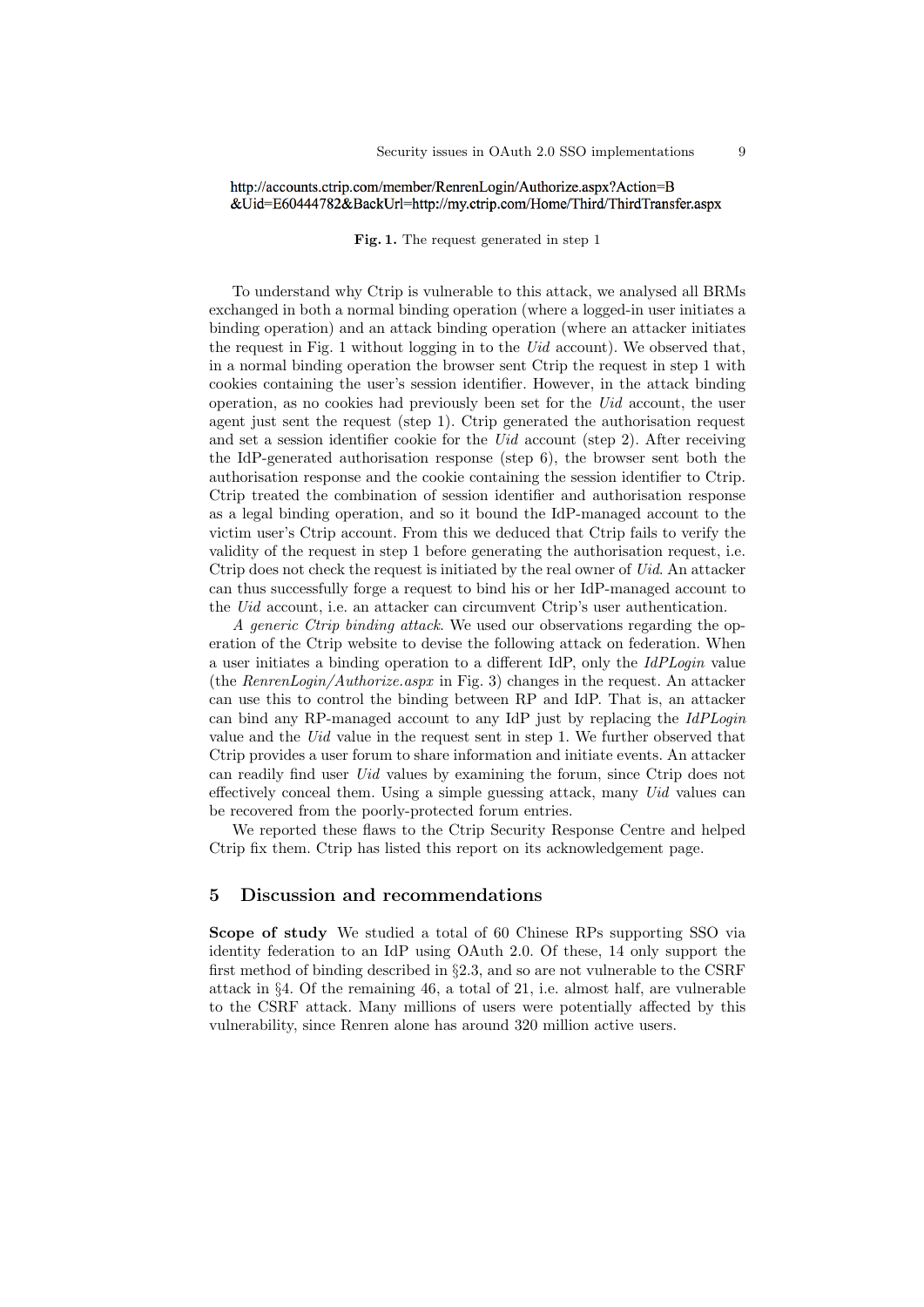We further analysed the BRMs to find out why the 21 RPs are vulnerable. Since these RPs support an average of at least three IdPs, we had to analyse 68 distinct sets of RP-IdP browser relayed messages. Of these 68 OAuth 2.0 authorisation processes, 48 do not involve the use of any countermeasures to a CSRF attack. However even in the 20 cases where countermeasures were employed, poor implementation means that the attack remains possible.

One possible reason why some implementers use a constant value for state is that the IdP-provided documentation [23, 25, 29, 27, 26, 30] does not describe how to generate it. In the absence of guidance on the use of *state*, implementers may reasonably, but falsely, believe they have implemented effective protection against CSRF attacks by using a constant value. Secondly, some RPs which use the same *redirect uri* for multiple IdPs use the *state* value to distinguish between IdPs, i.e. so they can determine to which IdP the RP-managed account should be bound. That is, they do not appear to understand the intended purpose of the state variable, and the need for such values to be non-guessable; as a result they may use guessable state values, which again represents a possible vulnerability. Thirdly, even if the state value is 'opaque' (i.e. non-guessable), problems can still arise if the RP does not perform the necessary checks. In particular, we discovered that some RPs fail to check that the state value in the request used to trigger binding correctly maps to the user's session identifier.

In summary, there are a variety of ways in which the binding vulnerability can arise. The common element is the lack of clear and detailed guidance for the use of CSRF countermeasures in the context of identifier binding for federation. This is hardly surprising since identity binding is not standardised within the OAuth specifications. This lack of clear standards for identity federation is the main underlying source of all the vulnerabilities we have observed.

Recommendations OAuth 2.0 SSO systems have been widely deployed by Chinese RPs and IdPs, and it appears likely that increasing numbers of Chinese RPs and IdPs will implement OAuth 2.0 for SSO. However, our study has revealed serious vulnerabilities in existing systems, and there is a significant danger that these vulnerabilities will be replicated in future systems. Below we make a number of recommendations, directed at both RPs and IdPs, designed to address the identified vulnerabilities. These recommendations should help to address problems in current systems was well as assist in ensuring that future systems are built in a more robust way. Ideally, a standardised federation system for OAuth 2.0 would be developed, and these recommendations are also intended as input to such work.

In OAuth 2.0 SSO systems supporting identity federation, RPs design the binding process. We have the following recommendations for RPs.

– Deploy countermeasures against CSRF attacks. One reason the OAuth 2.0 systems we investigated are vulnerable to CSRF attacks is that the RPs do not implement countermeasures. Many IdPs [23, 25, 29, 26] recommend RPs to include the state parameter in the OAuth 2.0 authorisation request, and RPs should follow such recommendations.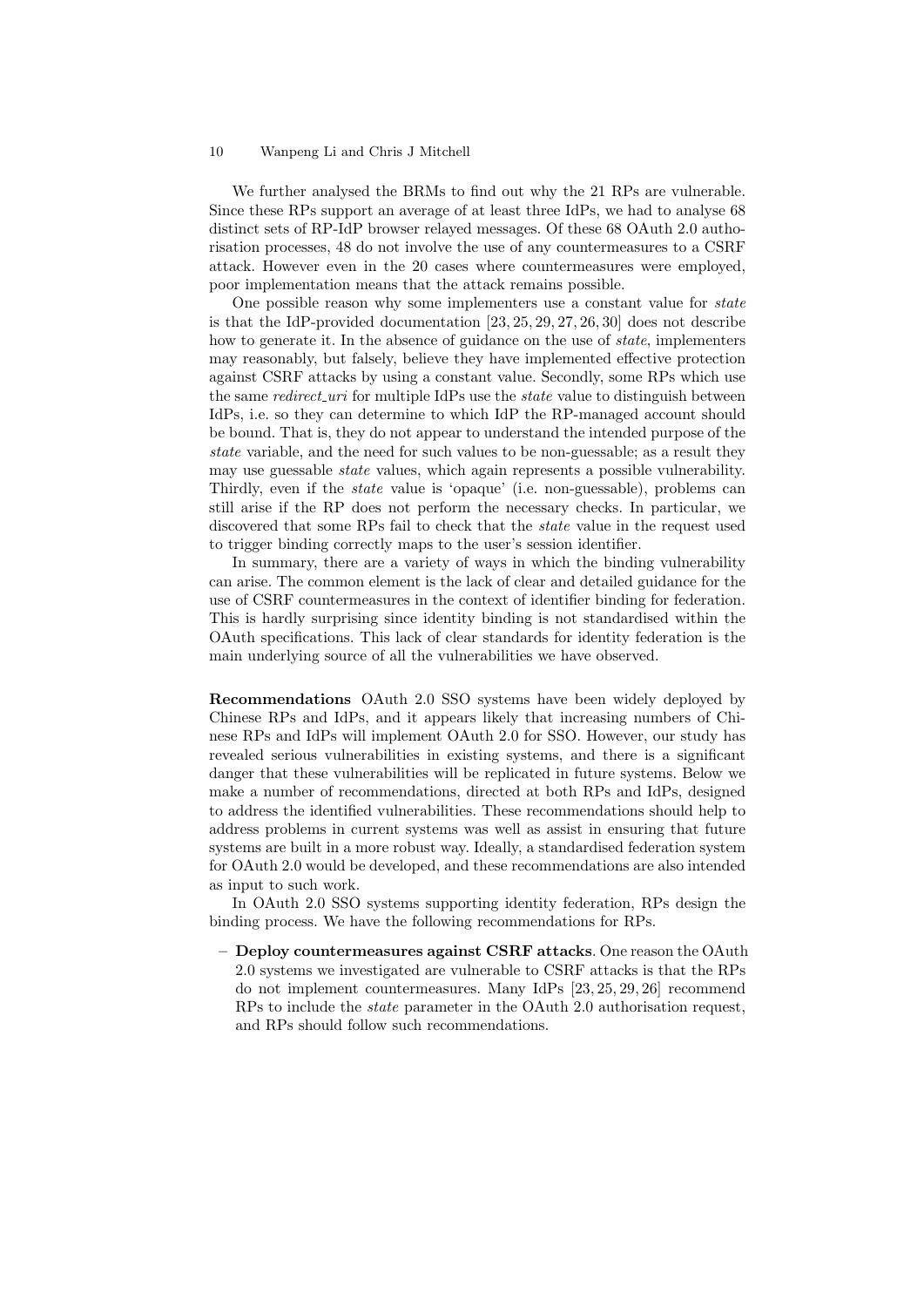- Do not use a constant or predictable *state* value. Some RPs include a fixed state value in the OAuth 2.0 authorisation request. In this case an attacker can forge a response, since the RP cannot distinguish a legitimate response produced by a valid user from a forged response. Thus the inclusion of the state value does not mitigate CSRF attacks. Thus RPs must generate a non-guessable state value bound to the user's session identifier, so that the state value can be used to verify the validity of the response.
- Check the *state* value. RPs that include an opaque *state* value in their OAuth 2.0 request should check the state value in the response before completing binding. We recommend that RPs use a session-dependent state value, although such a procedure slightly enlarges the state table which the RP must maintain in order to validate the state value.
- Require the user to input account information. Perhaps the simplest way to prevent the CSRF attack is to require users to input their account names and passwords before completing binding. However, the user will then be required to 'log in' twice during a single session, damaging the user experience; this also goes against the OAuth 2.0 design goals.

In an OAuth 2.0 SSO system, the IdP designs the OAuth 2.0 protocol process and provides the API for RPs. An RP wishing to support a particular IdP must therefore comply with the requirements of that IdP, and so the IdPs play a critical role in the system. We have the following recommendations for IdPs.

- Include the *state* in sample code. IdPs typically provide sample code to help RP developers correctly code interactions with the IdP. However, many [23, 25, 24, 29, 26, 28, 30] fail to include the state value in their sample code. This may be the main reason why more than half of the RP-IdP interactions we analysed are vulnerable to CSRF attacks. Including the state value in IdP sample code should help encourage RPs to reduce the risk of CSRF attacks.
- Emphasise the consequences of CSRF attacks. Since IdPs are responsible for designing the way in which OAuth 2.0 is used, RP developers must use the IdP-provided documentation to enable interoperation. In the examples of IdP documentation we examined, many simply mention the possibility of CSRF attacks without emphasising the potentially very serious consequences. This may help explain why some RPs do not appear to take the CSRF threat as seriously as they should.

Concluding Remarks We studied the security of 60 implementations of OAuth 2.0 for federation-based SSO, as deployed by leading Chinese websites. We discovered that nearly half are vulnerable to CSRF attacks against the federation process, allowing serious compromises of user accounts. These attacks allow a malicious third party to bind its IdP-managed account to a user's IdP-managed account, without knowing the user's account name or password. As a result of the lack of a standardised federation process, we have further discovered logic flaws in real-world implementations of federation, which again allow binding of an attacker's IdP-managed account to a user's RP-managed account.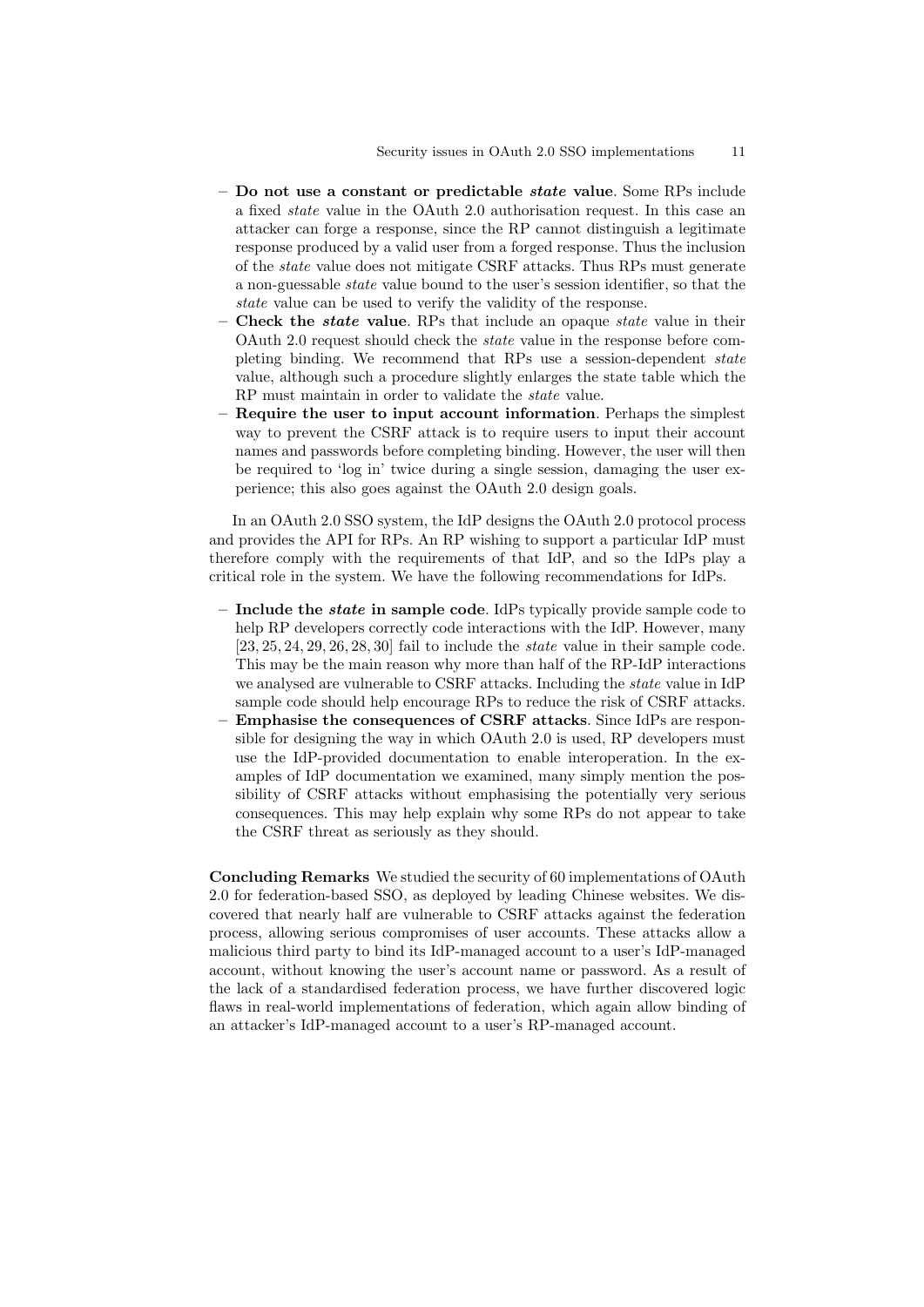We reported our findings to all RPs and IdPs affected by the attacks; we also provided them with possible mitigations. We hope our study will be of broader value in warning IdPs and RPs of the dangers of CSRF attacks on OAuth 2.0 identity federation process. Ideally, a robust federation process for OAuth 2.0 will be standardised, helping to reduce the likelihood of future problems.

## References

- 1. Hardt, D.: The OAuth 2.0 authorization framework (2012) http://tools.ietf. org/html/rfc6819.
- 2. Hanna, S., Shin, R., Akhawe, D., Boehm, A., Saxena, P., Song, D.: The emperor's new APIs: On the (in)secure usage of new client-side primitives. In: Proc. W2SP 2010. (2010)
- 3. Miculan, M., Urban, C.: Formal analysis of Facebook Connect Single Sign-On authentication protocol. In: Proc. SofSem 2011, OKAT (2011) 99–116
- 4. Sun, S.T., Beznosov, K.: The devil is in the (implementation) details: An empirical analysis of OAuth SSO systems. In Yu, T., Danezis, G., Gligor, V.D., eds.: Proc. CCS '12, ACM (2012) 378–390
- 5. Wang, R., Chen, S., Wang, X.: Signing me onto your accounts through facebook and google: A traffic-guided security study of commercially deployed single-sign-on web services. In: Proc. IEEE Symp. on Security and Privacy 2012, IEEE (2012)
- 6. Recordon, D., Fitzpatrick, B.: Open ID Authentication 2.0 Final. (2007) http: //openid.net/specs/openid-authentication-2\_0.html.
- 7. Morgan, R., Cantor, S., Carmody, S., Hoehn, W., Klingenstein, K.: Federated security: The Shibboleth approach. Educause Quarterly 27 (2004) 12–17
- 8. Scott, C., Kemp, J., Philpott, R., Maler, E.: Assertions and Protocols for the OASIS Security Assertion Markup Language (SAML) V2.0. (2005) http://docs. oasis-open.org/security/saml/v2.0/saml-core-2.0-os.pdf.
- 9. Lodderstedt, T., McGloin, M., Hunt, P.: OAuth 2.0 Threat Model and Security Considerations. (2013) http://tools.ietf.org/html/rfc6749.
- 10. Pai, S., Sharma, Y., Kumar, S., Pai, R.M., Singh, S.: Formal vericication of OAuth 2.0 using alloy framework. In: Proc. CSNT 2011, IEEE (2011) 655–659
- 11. Jackson, D.: Alloy 4.1. (2010) http://alloy.mit.edu/community/.
- 12. Chari, S., Jutla, C.S., Roy, A.: Universally composable security analysis of OAuth v2.0. IACR Cryptology ePrint Archive 2011 (2011) 526
- 13. Canetti, R.: Universally composable security: A new paradigm for cryptographic protocols. In: Proc. FOCS 2001, IEEE Computer Society (2001) 136–145
- 14. Slack, Q., Frostig, R.: Murphi Analysis of OAuth 2.0 Implicit Grant Flow. (2011) http://www.stanford.edu/class/cs259/WWW11/.
- 15. Dill, D.L.: The murphi verification system. In Alur, R., Henzinger, T.A., eds.: Proc. CAV '96. Volume 1102 of LNCS., Springer (1996) 390–393
- 16. Burns, J.: Cross site reference forgery: An introduction to a common web application weakness. Security Partners, LLC (2005) http://dl.packetstormsecurity. net/papers/web/XSRF\_Paper.pdf.
- 17. Jovanovic, N., Kirda, E., Kruegel, C.: Preventing cross site request forgery attacks. In: Proc. SecureComm 2006, IEEE (2006) 1–10
- 18. Barth, A., Jackson, C., Mitchell, J.C.: Robust defenses for cross-site request forgery. In Ning, P., Syverson, P.F., Jha, S., eds.: Proc. CCS 2008, ACM (2008) 75–88